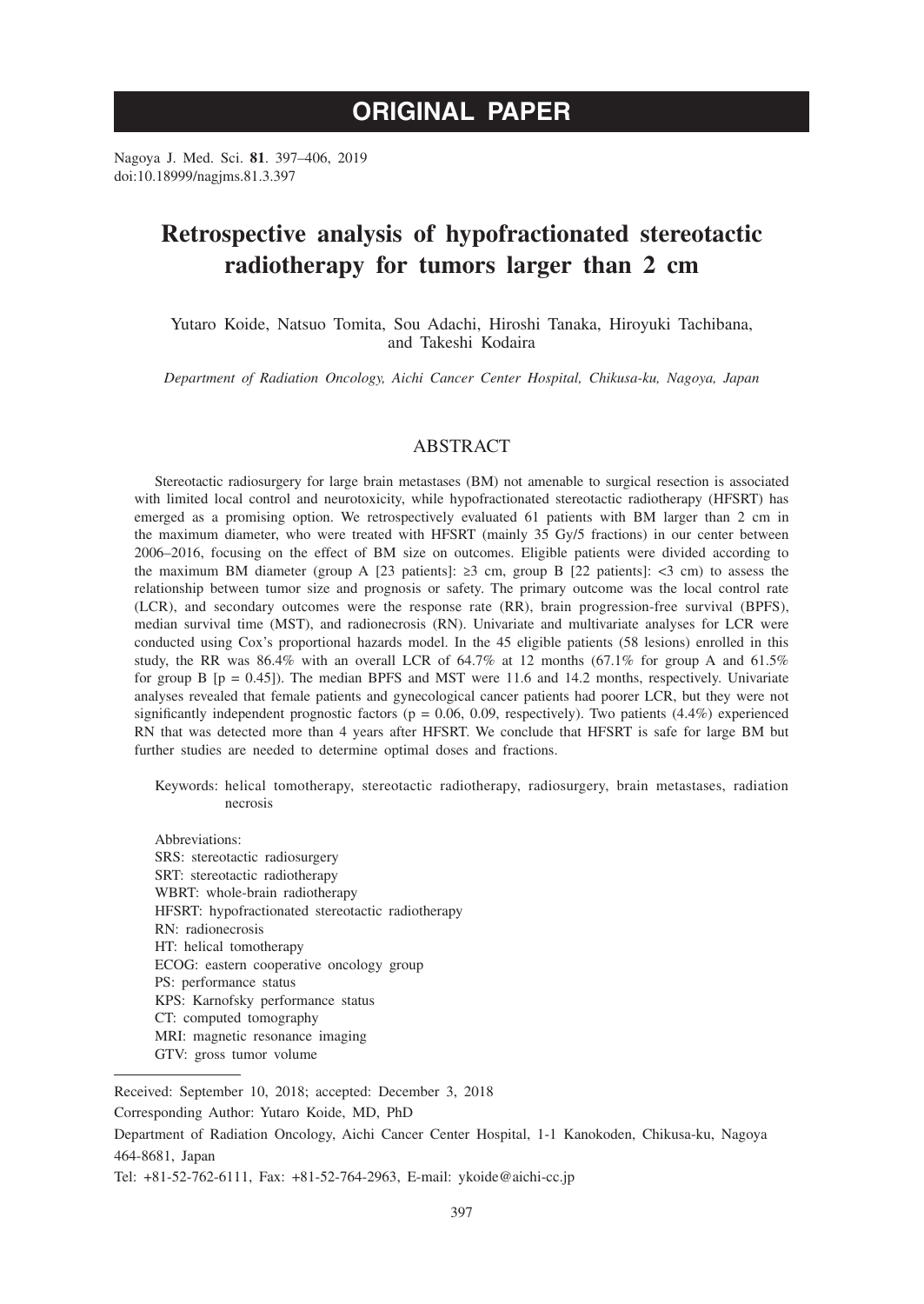CTV: clinical tumor volume PTV: planning target volume CR: complete response PR: partial response SD: stable disease PD: progressive disease LCR: local control rate MST: median survival time RR: response rate DBM: distant brain metastases BPRS: brain progression-free survival PET: positron emission tomography

This is an Open Access article distributed under the Creative Commons Attribution-NonCommercial-NoDerivatives 4.0 International License. To view the details of this license, please visit (http://creativecommons.org/licenses/by-nc-nd/4.0/).

# INTRODUCTION

Stereotactic radiosurgery (SRS) or stereotactic radiotherapy (SRT) are useful options for treating patients with brain metastases, and several randomized controlled trials have confirmed their efficacy.<sup>1-7</sup> However, most of those trials included tumors with a maximum diameter of 3 cm. The RTOG 90-05 trial revealed that larger tumors were associated with limited local control and a higher risk of neurotoxicity.<sup>8</sup> In general, patients with a single large metastasis and good expected survival are recommended for surgical treatment and postoperative radiotherapy.<sup>2,7,9,10</sup> However, the optimal treatment is unclear if the case is considered inoperable, with available options including whole-brain radiotherapy (WBRT), SRS/SRT, and/or chemotherapy. Some recent retrospective studies have demonstrated that hypofractionated SRT (HFSRT) is a reasonable option for unresectable large tumors, relative to single-fraction  $SRS$ ,<sup>11-23</sup> although those studies included variable doses and fractions. Nevertheless, HFSRT may cause less brain radionecrosis (RN) than single-fraction SRS, while still maintaining local tumor control.<sup>12,14,16</sup>

In 2006, our center began providing HFSRT using helical tomotherapy (HT; TomoTherapy Hi-Art system, Accuray Inc., Sunnyvale, CA) for brain metastases, and we have previously reported our protocol with early clinical results.24 This retrospective study aimed to evaluate the efficacy and safety of HFSRT for large brain metastases.

## MATERIALS AND METHODS

#### *Patient selection*

Between July 2006 and September 2016, 61 patients with one or two brain metastases with at least one lesion larger than 2 cm in the maximum diameter underwent HFSRT at our institution. To assess the presence of extracranial lesions and the control situation before treatment, all patients provided a blood sample for laboratory testing, and underwent computed tomography (CT) from their head to their abdomen, as well as enhanced brain magnetic resonance imaging (MRI). The exclusion criteria were: (1) no available head MRI and/or CT results after HFSRT, (2) prior brain radiotherapy or surgery, (3) combination with WBRT, and (4) brainstem metastases. The present study's retrospective protocol was approved by our institutional review board (2017- 1-058), and all patients provided written informed consent before their treatment.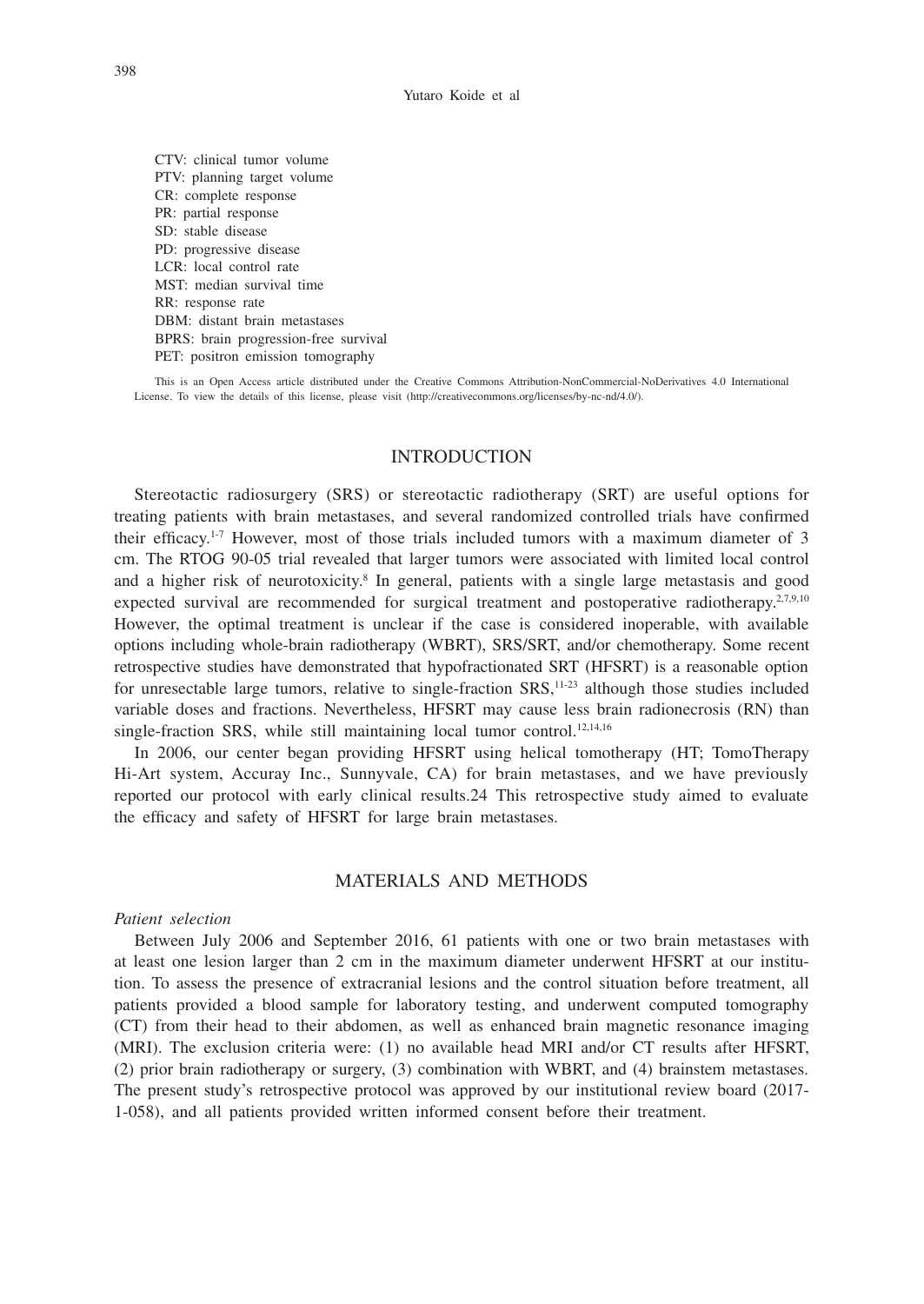#### *Radiation therapy*

Patients were immobilized in the supine position with a head shell before undergoing enhanced CT. A slice thickness of 2.5 mm was used before March 2015, although this was subsequently changed to 2.0 mm. The target volumes and organs at risk were contoured using Pinnacle<sup>3</sup> workstation (Philips Medical Systems, Andover, MA) and MIM Maestro (MIM Software Inc., Beachwood, OH). The clinical target volume was considered the gross tumor volume (GTV), which was defined based on enhanced lesions that were detected during MRI. The planning target volume (PTV) was set as the clinical target volume plus a 2-mm margin in all dimensions. The prescription dose was 35 Gy in 5 fractions, and routinely assigned to the 90% isodose surface used for PTV coverage of 95%, normalized to 100% of the dose at the maximum dose point (Dmax). The dose calculation grid size was 2.0 mm. All patients were treated using HT. The treatment isocenter was around the geometrical center of the cranium, not related to the target lesions. In cases where patients who had two lesions, we planned to meet the 90% isodose surface for each PTV coverage of 95%, and confirmed this with DVH analyses. All patients started treatment after setup verification using daily megavoltage CT acquisitions.24 Their setup positions were all corrected by the initially calculated error value. After each irradiation finished, the actual setup error value was calculated to ensure it was within the setup margin of 2.0 mm.

#### *Assessment*

Treatment response was evaluated using enhanced MRI and judged based on the revised Response Evaluation Criteria in Solid Tumors. The MRI evaluations were scheduled for before treatment, 2–3 months after the treatment, and then every 3–4 months until treatment failure or death. Complete response (CR) was defined as the disappearance of all target lesions. Partial response (PR) was defined as ≥30% decrease in the sum of the target lesions' diameters, and progressive disease (PD) was defined as  $\geq 20\%$  increase in those diameters compared to the smallest diameters from treatment. Stable disease (SD) was defined as insufficient changes to qualify as PR or PD.25 Non-PD (CR, PR, and SD) response was defined as locally controlled. For patients with 2 lesions, they were not considered to be locally controlled unless both lesions were controlled. We also evaluated the actual target volume during the enhanced MRI follow-ups. Adverse events were classified according to version 4.0 of the Common Terminology Criteria for Adverse Events.

## *Statistical analysis*

To assess the efficacy of HFSRT for large lesions, we divided the patients according to the maximum diameter of their largest lesions (group A:  $\geq 3$  cm vs. group B:  $\lt 3$  cm). The primary outcome was local control rate (LCR). The secondary outcomes were median survival time (MST), response rate (RR), distant brain metastases (DBM), and intracranial recurrence. The Kaplan-Meier method with the log-rank test was used to compare LCR and survival time. The RR was calculated as the sum of patients who achieved CR, PR, and SD divided by the total number of patients. Intracranial recurrence included local recurrence and DBM. In a univariate analysis, factors of sex (male vs. female), age (≥65 years vs. <65 years), ECOG performance status (PS; 0 vs. 1–2), Karnofsky performance status (KPS; ≥70 vs. <70), maximum tumor length (≥3 cm vs. <3 cm), controlled primary tumor (yes vs. no), systemic metastases (yes vs. no), number of brain metastases (single vs. multiple), and histological status were evaluated. Variables with p values less than 0.15 were further assessed using Cox's proportional hazards model in a multivariate analysis. Statistical significance was defined as  $p \le 0.05$ . All statistical analyses were performed using EZR (Saitama Medical Center, Jichi Medical University, Saitama, Japan), which is a graphical user interface for R software (version 2.13.0; The R Foundation for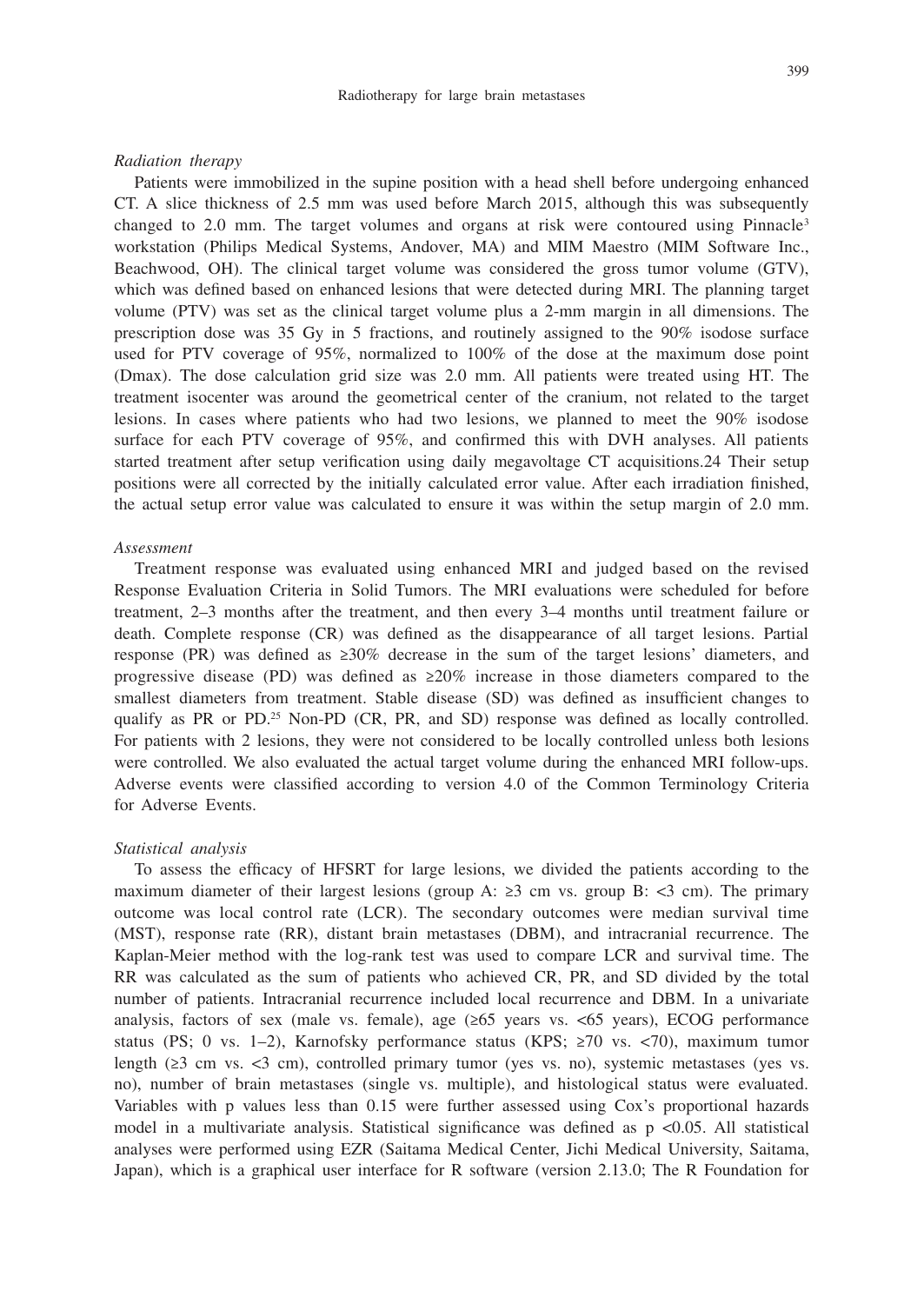#### Yutaro Koide et al

Statistical Computing, Vienna, Austria).<sup>26</sup>

#### RESULTS

## *Patient and treatment characteristics*

All patients completed the planned HFSRT schedule without delay or discontinuation. Imaging follow-up was performed in 45 patients, with a total of 58 lesions. The remaining 16 patients did not undergo follow-up imaging due to early death within 2 months (n=9) or were lost to followup imaging  $(n=7)$ . At the last follow-up, 7 patients (15.6%) were alive, 34 patients (75.6%) had died, and 4 patients (8.9%) were lost to follow-up. The median follow-up period for all patients was 11.3 months (range: 1.7–93.9 months), and the median follow-up period among patients who had not died was 15.2 months (range: 6.9–93.9 months). The eligible patients underwent a median number of three MRI evaluations (range: 1–37 times). Table 1 shows the patients' baseline characteristics. The median GTV for all lesions was 7.2 mL (range: 0.1–115.4 mL), and large lesions had a median GTV of 19.3 mL (range: 6.21–115.4 mL). Twenty-three patients (51.1%) had large lesions ( $\geq$ 3 cm) and 8 patients (17.8%) had lesions with a diameter of  $\geq$ 4 cm. A single metastasis was detected in 32 patients (71.1%) and 15 patients had multiple lesions. The only significant inter-group difference was maximum tumor length ( $p < 0.001$ ). Thirty-one patients (68.9%) were treated using a dose of 35 Gy in 5 fractions. Two larger tumors ( $\geq 45$ ) mm) were treated using a dose of 35–38.5 Gy in 7 fractions, and 12 lesions near the brainstem were treated using a dose of 30–33 Gy in 5 fractions.

### *Treatment outcomes*

The first radiological evaluation revealed a CR rate of 2.2%, a PR rate of 73.3%, an SD rate of 11.1%, and a PD rate of 13.3%. The RRs were  $86.7\%$  overall, 87.0% in group A, and  $86.4\%$ in group B (p = 0.97). The LCR values at  $6/12$  months were  $85.4\%/64.7\%$  among all patients, 85.2%/67.1% in group A, and 85.6%/61.5% in group B (Fig. 1A.,  $p = 0.46$ ). The BPFS values at 12 months were 54.6% in group A, and 36.9% in group B (Fig. 1B,  $p = 0.10$ ). The MST was 15.0 months in group A ( $95\%$  CI: 7.0–25.2 months) and 13.7 months in group B ( $95\%$  CI: 6.0–21.8 months) (Fig. 1C,  $p = 0.95$ ).

#### *Univariate and multivariate analyses*

Table 2 shows the result of univariate analysis for local control. The variables of sex (male vs. female) and histological status (gynecological vs. others) had a p value of <0.15, and were further assessed in a multivariate analysis. Using multivariate analyses, female patients and gynecological cancer patients had relatively poorer LCR, but the difference was not significant (male vs. female:  $p = 0.06$ , gynecological cancer vs. others:  $p = 0.09$ ).

#### *Recurrence and salvage treatment*

Intracranial recurrence was detected for 29 patients (64.4%), including 6 patients with PD who were treated using salvage surgery followed by SRT (1 patient), WBRT (1 patient), or other supportive care (4 patients). Fifteen patients developed local recurrence (A: 8 patients, B: 7 patients), 15 patients developed DBM (A: 6 patients, B: 9 patients), and 7 patients experienced both forms of recurrence (A: 3 patients, B: 4 patients). The cumulative local recurrence rates among all patients were 13.5% at 6 months and 27.2% at 12 months. The local recurrence rates at 12 months were 27.2% in group A and 27.3% in group B ( $p = 0.72$ ). The DBM rates at 12 months were 13.3% in group A and 27.3% in group B ( $p = 0.32$ ).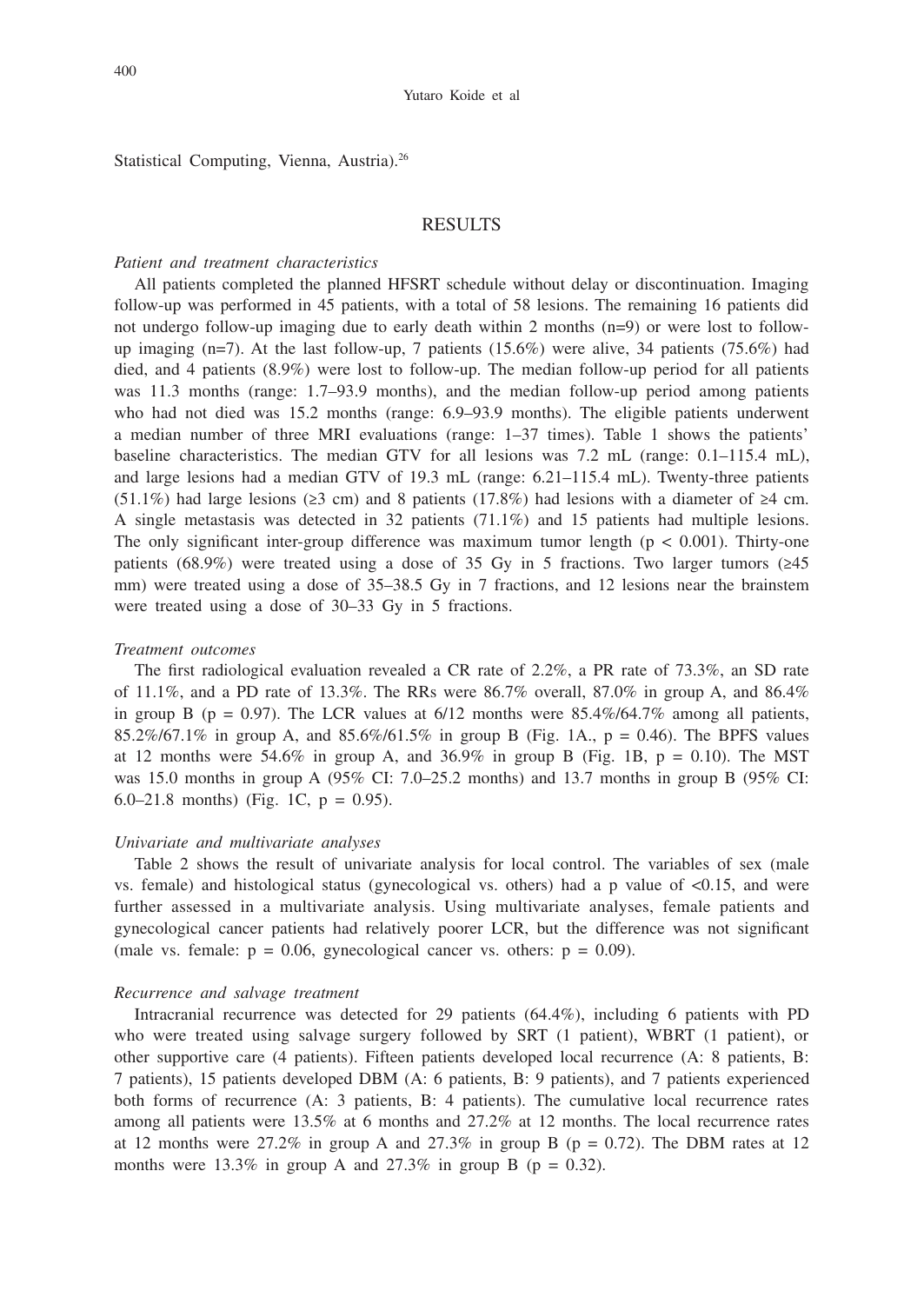|                                      |                     | All<br>$n = 45$                | Group A<br>(23 cm)             | Group B<br>(<3 cm)             | p       |
|--------------------------------------|---------------------|--------------------------------|--------------------------------|--------------------------------|---------|
|                                      |                     |                                | $n = 23$                       | $n = 22$                       |         |
| Sex, n                               | Male                | 19                             | 11                             | 8                              | 0.44    |
|                                      | Female              | 26                             | 12                             | 14                             |         |
| Age in years                         | Median (range)      | $61(23-81)$                    | $65(42-81)$                    | 59 (23-74)                     | 0.19    |
|                                      | $\geq 65$ years old | 20                             | 13                             | 7                              |         |
|                                      | $\boldsymbol{0}$    | 6                              | $\mathfrak{2}$                 | $\overline{4}$                 | 0.55    |
| Eastern Cooperative                  | $\mathbf{1}$        | 31                             | 16                             | 15                             |         |
| Oncology Group                       | 2                   | $\overline{4}$                 | $\mathfrak{2}$                 | 2                              |         |
| performance status                   | 3                   | $\overline{4}$                 | 3                              | 1                              |         |
|                                      | $\overline{4}$      | $\Omega$                       | $\overline{0}$                 | $\Omega$                       |         |
| Karnofsky perfor-                    | $\geq 70$           | 41                             | 20                             | 21                             | 0.32    |
| mance scale score                    | <70                 | $\overline{4}$                 | 3                              | $\mathbf{1}$                   |         |
| Controlled primary                   | Yes                 | 32                             | 14                             | 18                             | 0.12    |
| tumor                                | No                  | 13                             | 9                              | $\overline{4}$                 |         |
|                                      | Yes                 | 39                             | 19                             | 20                             | 0.41    |
| Systemic metastases                  | No                  | 6                              | 4                              | 2                              |         |
|                                      | $\mathbf{1}$        | $\overline{4}$                 | 2                              | $\overline{2}$                 | 0.92    |
| Recursive partition-<br>ing analysis | $\mathfrak{2}$      | 37                             | 18                             | 19                             |         |
|                                      | 3                   | $\overline{4}$                 | 3                              | 1                              |         |
| Primary tumor site                   | <b>Breast</b>       | 10                             | 6                              | 4                              | 0.52    |
|                                      | <b>NSCLC</b>        | 9                              | 6                              | 3                              |         |
|                                      | <b>SCLC</b>         | 2                              | $\overline{c}$                 | $\overline{0}$                 |         |
|                                      | Renal cell          | $\overline{2}$                 | 1                              | 1                              |         |
|                                      | Gastrointestinal    | 5                              | 3                              | 2                              |         |
|                                      | Head and neck       | 6                              | $\overline{0}$                 | 6                              |         |
|                                      | Gynecology          | 6                              | 3                              | 3                              |         |
|                                      | Other               | 5                              | 2                              | 3                              |         |
| Number of brain                      | 1                   | 32                             | 18                             | 14                             | 0.30    |
| metastases                           | $\overline{2}$      | 11                             | 5                              | 8                              |         |
| Maximum tumor<br>length (cm)         | Median (range)      | $3.0(2.0-7.1)$<br>IQR: 3.0-4.0 | IQR: 2.5-3.7<br>$2.5(2.0-2.9)$ | $3.8(3.0-7.1)$<br>IQR: 2.0-2.7 | < 0.001 |

**Table 1** Patient characteristics according to tumor size

NSCLC: non-small cell lung cancer, SCLC: small cell lung cancer, IQR: interquartile range.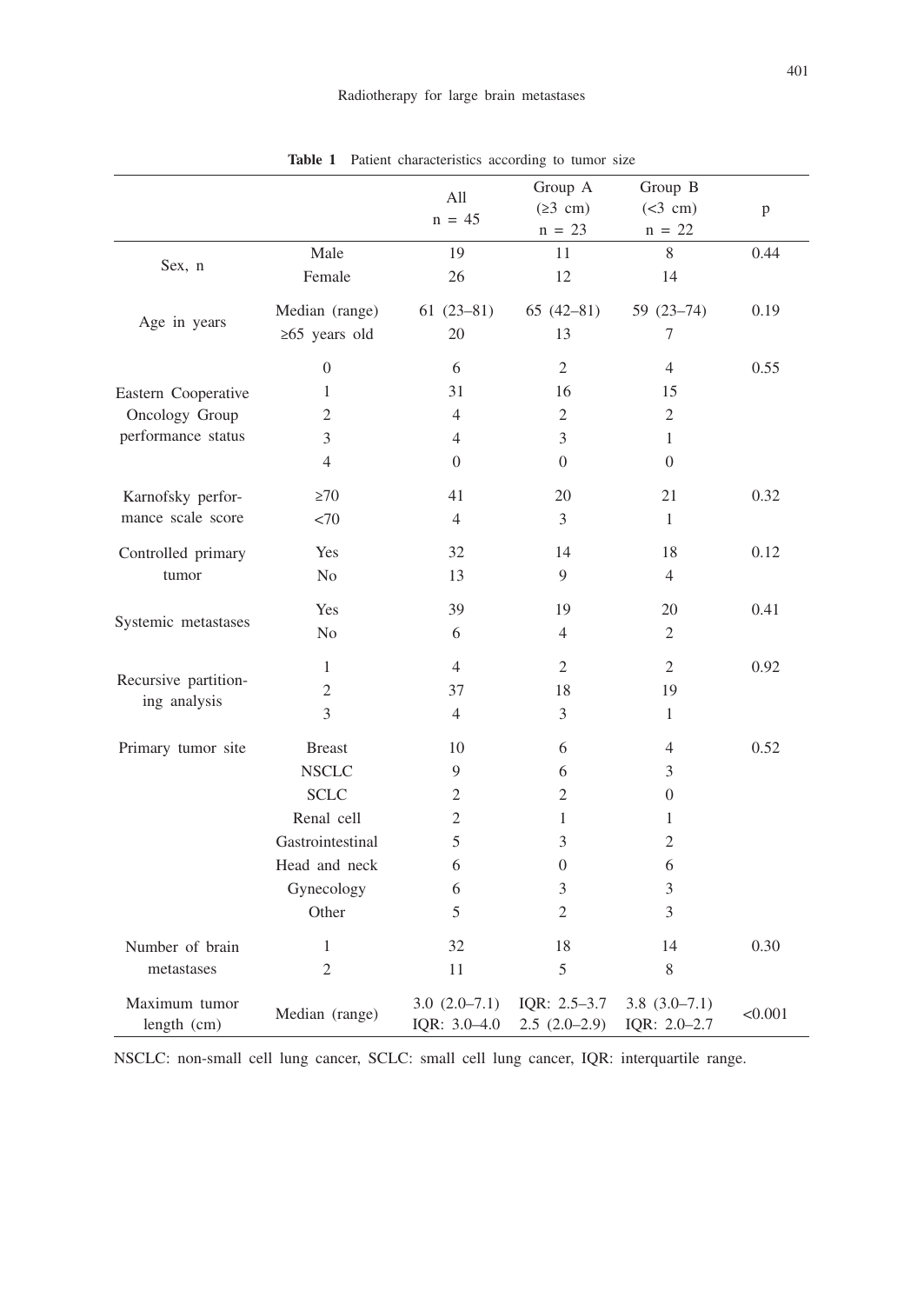

**Fig. 1** Local control and survival analyses

(A) Local control rate (LCR) curves, (B) Brain progression-free survival (BPFS) curves, and (C) Overall survival curves for each of the 2-group of patients in our study.

| Variables                                          |                                       | Univariate | Multivariate |           |                |
|----------------------------------------------------|---------------------------------------|------------|--------------|-----------|----------------|
|                                                    |                                       | p value    | p value      | <b>HR</b> | 95% CI         |
| Sex (male vs. female)                              |                                       | 0.012      | 0.06         | 0.23      | $0.051 - 1.06$ |
| Age $(265 \text{ years vs. } 65 \text{ years})$    |                                       | 0.72       | N/A          | N/A       | N/A            |
| $PS(0 \text{ vs. } 1-2)$                           |                                       | 0.74       | N/A          | N/A       | N/A            |
| KPS $(270 \text{ vs. } 70)$                        |                                       | 0.49       | N/A          | N/A       | N/A            |
| Tumor length $(23 \text{ cm vs. } < 3 \text{ cm})$ |                                       | 0.46       | N/A          | N/A       | N/A            |
|                                                    | Controlled primary tumor (yes vs. no) | 0.25       | N/A          | N/A       | N/A            |
| Systemic metastases (yes vs. no)                   |                                       | 0.20       | N/A          | N/A       | N/A            |
| Number of brain metastases (single vs.             |                                       | 0.66       | N/A          | N/A       | N/A            |
| multiple)                                          |                                       |            |              |           |                |
| <b>Histological</b>                                | <b>NSCLC</b>                          | 0.49       | N/A          | N/A       | N/A            |
| status                                             | <b>SCLC</b>                           | 0.82       | N/A          | N/A       | N/A            |
|                                                    | Gynecology                            | 0.0066     | 0.09         | 2.48      | $0.84 - 7.31$  |
|                                                    | Renal cell                            | 0.86       | N/A          | N/A       | N/A            |
|                                                    | Head and neck                         | 0.96       | N/A          | N/A       | N/A            |
|                                                    | Gastrointestinal tract                | 0.95       | N/A          | N/A       | N/A            |
|                                                    | <b>Breast</b>                         | 0.56       | N/A          | N/A       | N/A            |
|                                                    | Others                                | 0.43       | N/A          | N/A       | N/A            |

**Table 2** The results of univariate and multivariate analysis for local control rate

PS: eastern cooperative oncology group performance status, KPS: Karnofsky performance status, NSCLC: non-small cell lung cancer, SCLC: small cell lung cancer, HR: hazard ratio, CI: confidence interval

Table 3 shows the sites of recurrence and salvage treatments. Six patients, including 1 patient with PD, underwent surgery and 15 patients underwent reirradiation (11 patients underwent SRS/SRT and 4 patients underwent WBRT). The second SRS/SRT was performed for 3 local recurrences and 8 distant metastases. All patients who underwent surgery achieved successful salvage, and the MST from salvage surgery was 16.3 months (range: 10.3–77.3 months). Some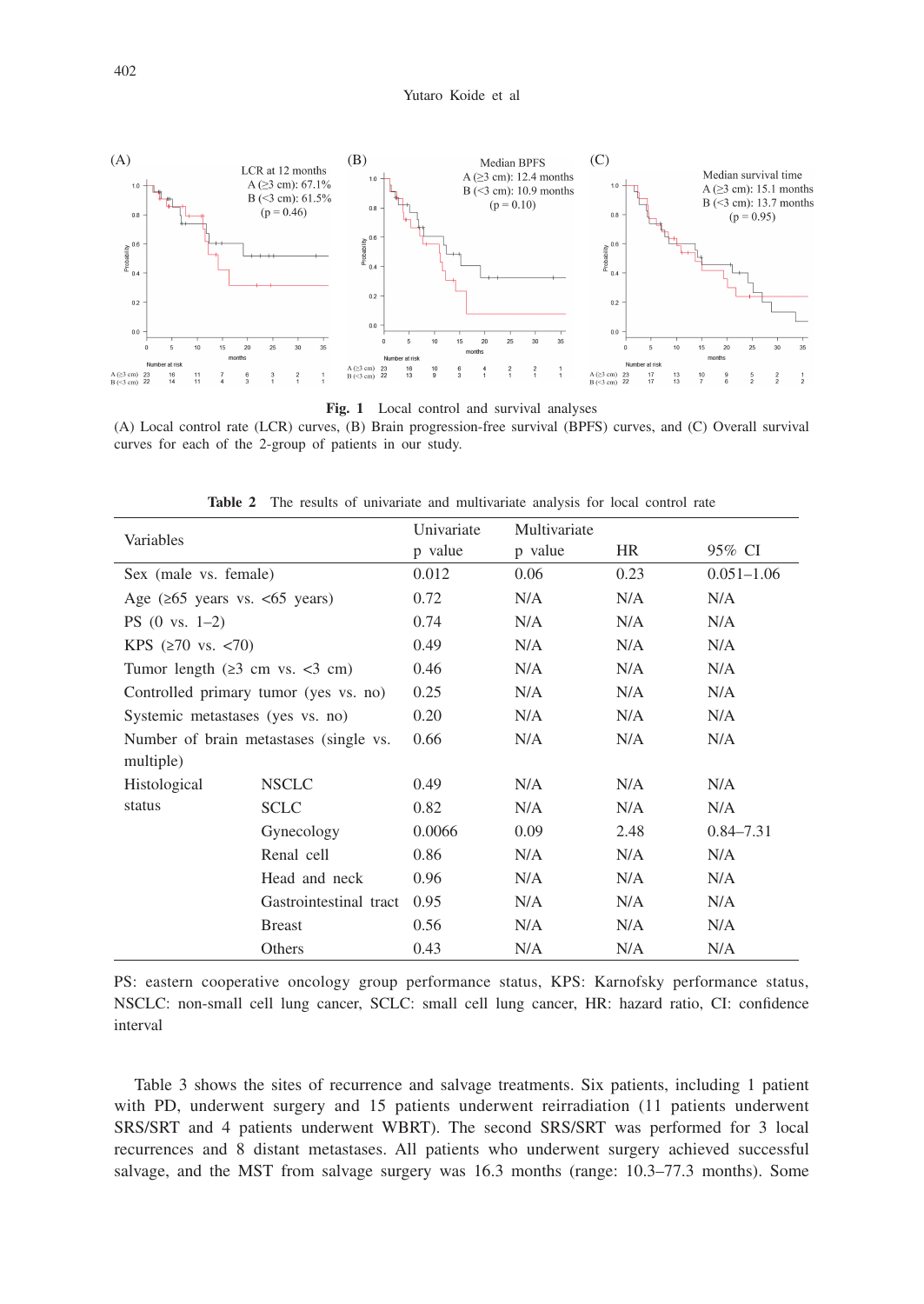|                   | Local | Distant brain | Local and distant |
|-------------------|-------|---------------|-------------------|
| Surgery           |       |               |                   |
| <b>SRS/SRT</b>    |       |               |                   |
| Surgery + SRS/SRT |       |               |                   |
| <b>WBRT</b>       |       |               |                   |
| Chemotherapy      |       |               |                   |
| <b>BSC</b>        | 3     |               |                   |
| Unknown           |       |               |                   |
| All               | 15    |               |                   |

Table 3 Recurrence sites and salvage treatments

SRS: stereotactic radiosurgery, SRT: stereotactic radiotherapy, WBRT: whole-brain radiotherapy, BSC: best supportive care.

patients who underwent reirradiation achieved PR (2 patients) or SD (1 patient), although 12 patients developed PD. The MST after reirradiation was 5.7 months (range: 0.7–36.9 months).

#### *Adverse events*

There were no patients who had grade 3 or higher acute toxicities. As for late toxicities, 2 patients were suspected of local recurrence or RN based on their symptoms, MRI, and methionine positron emission tomography (PET). One patient underwent resection and RN diagnosis 6 years after the HFSRT. Her primary lesion was breast cancer, and she had 2 brain metastases (GTV  $= 7.56$  mL and 1.99 mL), which were irradiated with 32.5 Gy in 5 fractions. The volume receiving  $>20$  Gy (V<sub>20Gy</sub>) was 40.8 mL. The other patient was diagnosed with RN 5 years after the HFSRT (30 Gy in 5 fractions). Her primary lesion was breast cancer, and she had 2 brain metastases (GTV = 20.2 mL and 0.53 mL).  $V_{20Gy}$  was 112.3 mL. Their symptoms subsequently improved after resection and they remain alive. There were no other RN or severe late toxicities observed in this study.

# **DISCUSSION**

As modern systemic therapies (including chemotherapy, molecular targeted therapy, or immunotherapy) improve the control of extracranial lesions and survival, SRS/SRT for brain metastases requires local control and safety more than before. Although there is good evidence supporting the use of SRT for small brain tumors, few trials have evaluated SRT for large lesions.<sup>9</sup>

Several researchers have indicated that safe and effective local control can be achieved using HFSRT for large tumors,11-13,15-18,23 although the optimal doses and fractionation remain unclear, as they are heavily influenced by institutional practice and patient preference (Table 4). Most recent studies have used 3 cm as the diameter cut-off value for defining large tumors.<sup>11,16-20,22,23</sup>

Ernst-Stecken et al treated 51 patients (72 lesions that were >3 mL) using HFSRT (30–35 Gy in 5 fractions), and achieved good RR and LCR results.11 Although their phase 2 trial included 29 patients who underwent prior WBRT, the severe toxicity rate was not high. Interestingly, the median volume receiving >4 Gy per fraction (V4Gy) was significantly correlated with RN, as only 14% of patients with a V<sub>4Gy</sub> of <23 cc developed RN, whereas 70% of patients with a V<sub>4Gy</sub> of >23 cc had MRI-detectable RN.<sup>11</sup> Kim et al retrospectively compared SRS versus HFSRT for tumors >5 mL, and reported that the HFSRT group (36 Gy in 6 fractions) exhibited a similar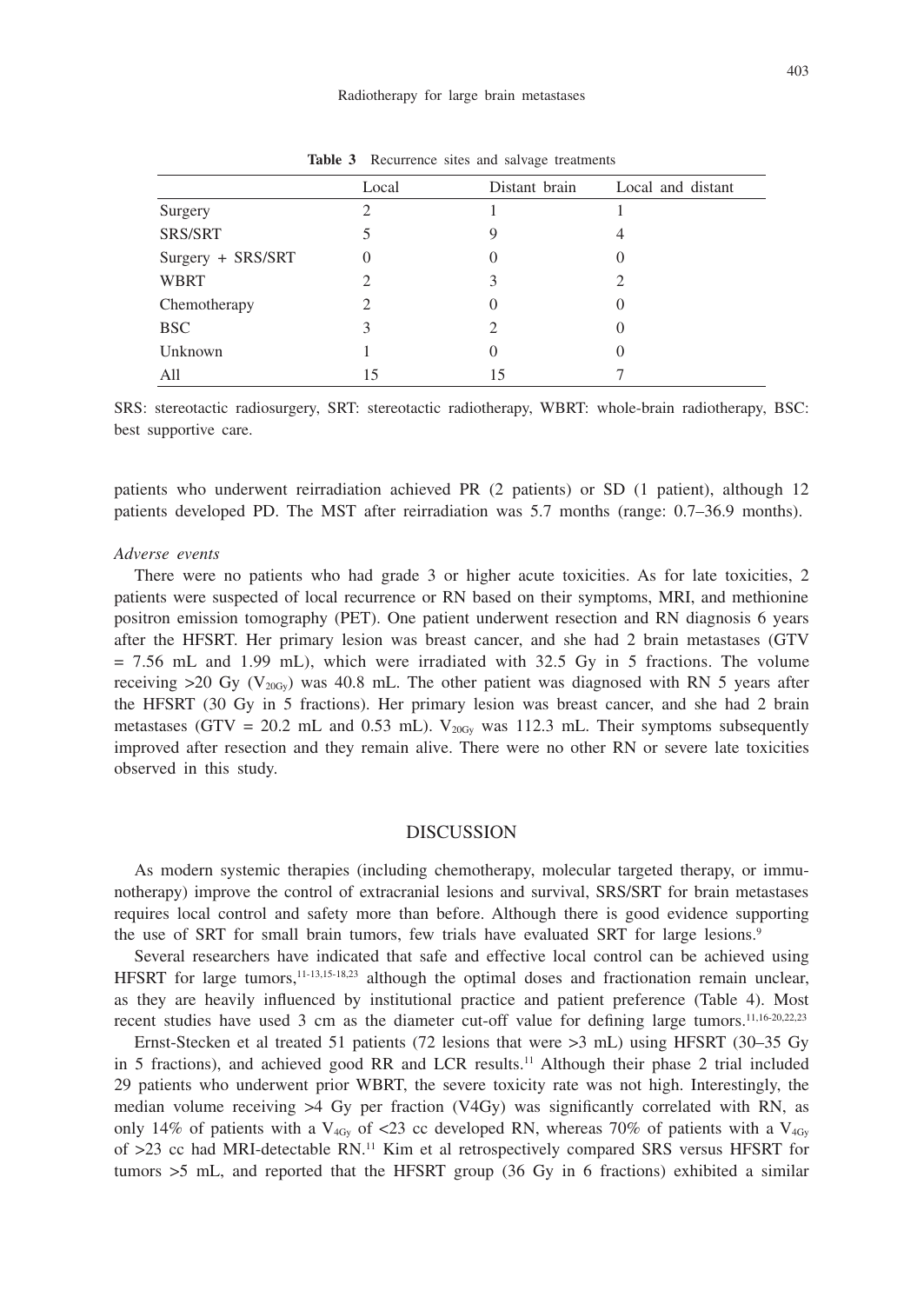| First author<br>(reference) | Year | Patients | Tumor<br>size | Dose/fractions                                                   | MTV<br>(mL)    | <b>MST</b><br>(months) | LCR at<br>1 year<br>$(\%)$ | $RN(\%)$     |
|-----------------------------|------|----------|---------------|------------------------------------------------------------------|----------------|------------------------|----------------------------|--------------|
| Ernst-Stecken<br>(11)       | 2006 | 51       | $\geq 3$ mL   | $30 - 35$ Gy/5 fr<br>Marginal (90% IDS)                          | 6.0            | 11.0                   | 76.0                       | 39.2         |
| Kim (12)                    | 2011 | 98       | $\geq 5$ mL   | $36$ Gy/6 fr<br>Marginal $(91\%$ IDS)                            | 5.0            | 7.0                    | 71.0                       | $\mathbf{0}$ |
| Higuchi $(13)$              | 2009 | 43       | $\geq 10$ mL  | $30 \text{ Gy}/3 \text{ fr}$<br>Marginal (50% IDS)               | 17.6<br>(mean) | 8.8                    | 75.9                       | N/A          |
| Minniti (14)                | 2016 | 289      | $\geq 2$ cm   | $27 \text{ Gy}/3 \text{ fr}$<br>Marginal $(80-90\%$ IDS)         | 12.5           | 13.4                   | 73.0                       | 8.0          |
| Murai $(15)$                | 2014 | 54       |               | ≥2.5 cm 18–30 Gy/3 fr<br>$21 - 35$ Gy/5 fr                       | N/A            | 6.0                    | 69.0                       | 7.4          |
| Fokas $(16)$                | 2012 | 260      | $\geq$ 3 cm   | $35$ Gy/ $5$ fr<br>$40$ Gy/4 fr                                  | N/A            | 9.0                    | $71 - 75$                  | 4.1          |
| Wegner $(17)$               | 2015 | 36       | $\geq$ 3 cm   | $24$ Gy/ $3$ fr                                                  | 15.6           | N/A                    | 63.0                       | $\mathbf{0}$ |
| Jeong $(18)$                | 2015 | 37       | $\geq$ 3 cm   | $30 \text{ Gy}/3 \text{ fr}$<br>35 Gy/5 fr<br>Marginal (80% IDS) | 17.6           | 16.0                   | 87.0                       | 15.8         |
| Current study               | 2018 | 45       | $\geq 2$ cm   | $35 \text{ Gy}/5 \text{ fr}$<br>Marginal (90% IDS)               | 19.3           | 14.2                   | 64.7                       | 4.4          |

**Table 4** Studies of hypofractionated stereotactic radiotherapy for large brain metastases

Fr: fractions, MTV: median target volume, MST: median survival time, LCR: local control rate, RN: radionecrosis, IDS: isodose surface

LCR with a lower risk of toxicity than the SRS group (20 Gy in a single fraction), despite the HFSRT being used for larger lesions.<sup>12</sup> Minniti et al also retrospectively compared SRS versus HFSRT for tumors  $>2$  cm, and reported that HFSRT (27 Gy in 3 fractions) was used for larger tumors rather than SRS (15–18 Gy), and that the HFSRT group had significantly better LCR and RN rates.<sup>14</sup>

Kocher et al demonstrated that adjuvant WBRT after SRS reduced the rates of intracranial relapse and neurological death.<sup>2</sup> However, SRS plus WBRT did not improve overall survival and was associated with a higher risk of significant decline in neurocognitive function than SRS alone.<sup>5,6</sup> The present study compared the intracranial control rate for HFSRT alone, among patients with large lesions (group A) or small lesions (group B), but failed to detect significant differences in the 1-year BPFS or MST. In this study, none of the 8 patients who underwent salvage SRT for DBM developed severe toxicities, suggesting that cases of DBM after HFSRT could be safely managed using salvage SRT.

Previous studies have indicated that HFSRT for large brain tumors provided RN rates of 0–39.2%.11,12,14-21 In addition, two retrospective studies have indicated that HFSRT has a lower rate of RN than SRS, with Minniti et al reporting rates of 8% for HFSRT and 20% for SRS<sup>14</sup> and Kim et al reporting rates of 0% for HFSRT (36 Gy in 6 fractions) and 6.9% for SRS.<sup>12</sup> In the present study, only 2 patients (4.4%) developed RN years after HFSRT. Hence, long-term survivors, such as breast cancer patients, should be carefully followed with monitoring of cranial symptoms and imaging studies.

The present study has three important limitations. The first limitation is its retrospective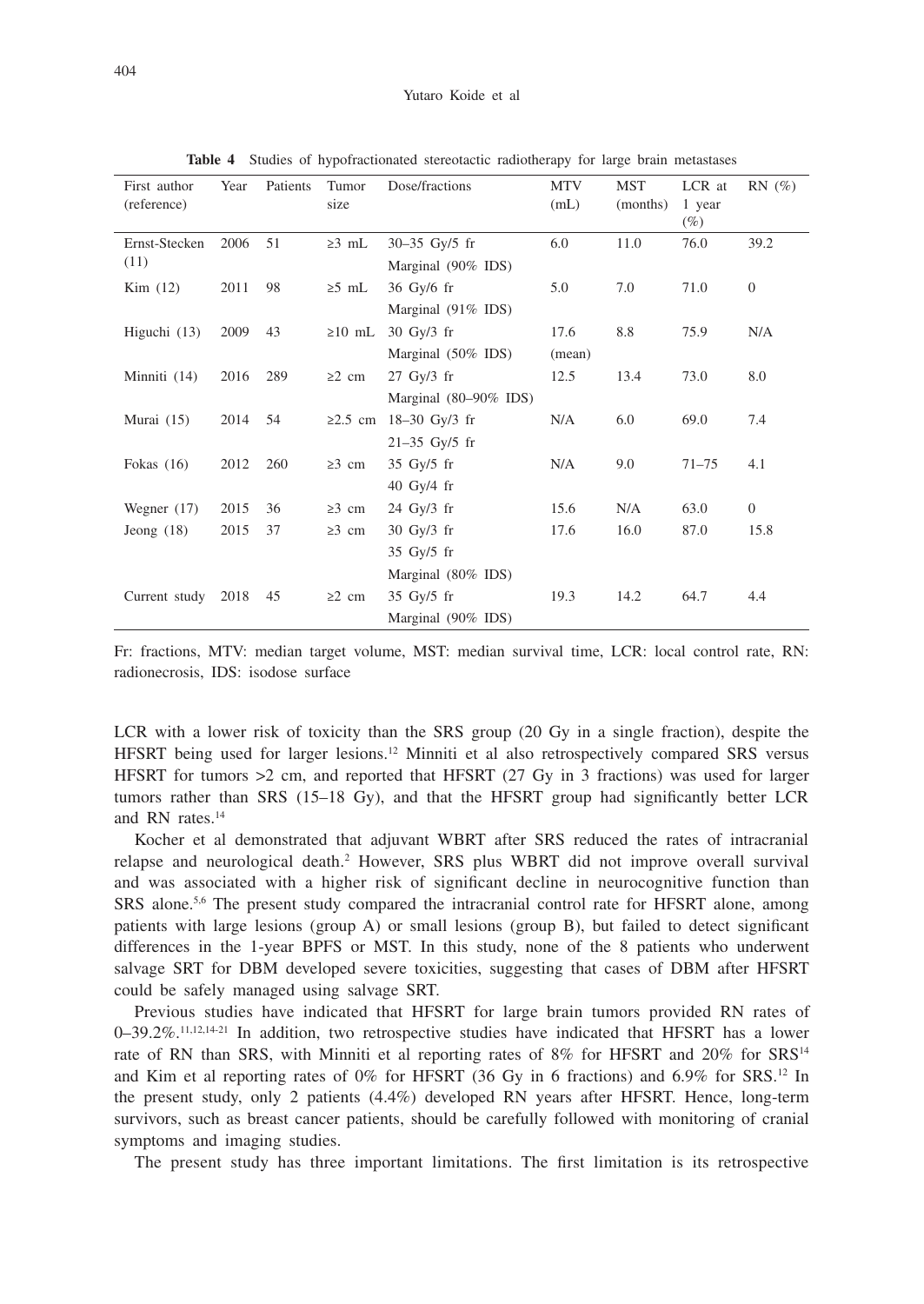single-center design, with variable frequency of post-treatment MRI evaluations (median: 3 times, range: 1–33 times). The second limitation is that we did not conduct a competing risk analysis in our study. This could bias the Kaplan-Meyer estimate. The third limitation is that our HFSRT plans adopted higher % isodose surface for target coverage (90% isodose for PTV coverage) than that of regular SRS/SRT plans (70–80% isodose for target coverage). This was related to the lower center dose of PTV and might have resulted in relatively lower LCRs than those of regular SRS/SRT plans for large BM. Further studies are needed to determine the optimal doses, fractions, and dose distribution (target dose heterogeneity).

# **CONCLUSION**

In conclusion, HFSRT can be considered a safe treatment for brain metastases larger than 2 cm given the low rate of RN associated with this method.

# ACKNOWLEDGEMENTS

We gratefully acknowledge the work of past and present members of our department.

# CONFLICTS OF INTEREST STATEMENT

The authors have no conflicts of interest.

# FUNDING

The authors received no financial support for the research, authorship, and/or publication of this article.

## REFERENCES

- 1. Andrews DW, Scott CB, Sperduto PW, et al. Whole brain radiation therapy with or without stereotactic radiosurgery boost for patients with one to three brain metastases: phase III results of the RTOG 9508 randomised trial. *Lancet*. 2004;363(9422):1665–1672.
- 2. Kocher M, Soffietti R, Abacioglu U, et al. EORTC 22952-26001: Adjuvant whole-brain radiotherapy versus observation after radiosurgery or surgical resection of one to three cerebral metastases: results of the EORTC 22952-26001 study. *J Clin Oncol*. 2011;29(2):134–141.
- 3. Aoyama H, Shirato H, Tago M, et al. Stereotactic radiosurgery plus whole-brain radiation therapy vs stereotactic radiosurgery alone for treatment of brain metastases. *JAMA*. 2006;295(21):2483–2491.
- 4. Kondziolka D, Patel A, Dade Lunsford L, Kassam A, Flickinger JC. Stereotactic radiosurgery plus whole brain radiotherapy versus radiotherapy alone for patients with multiple brain metastases. *Int J Radiat Oncol Biol Phys*. 1999;45(2):427–434.
- 5. Chang EL, Rey J, Wefel S, et al. Neurocognition in patients with brain metastases treated with radiosurgery or radiosurgery plus whole-brain irradiation: a randomised controlled trial. *Lancet Oncol*. 2009;10(11):1037– 1044.
- 6. Brown PD, Jaeckle K, Ballman KV, et al. Effect of radiosurgery alone vs radiosurgery with whole brain radiation therapy on cognitive function in patients with 1 to 3 brain metastases. *JAMA*. 2016;316(4):401–409.
- 7. Brown PD, Ballman KV, Cerhan JH, et al. Postoperative stereotactic radiosurgery compared with whole brain radiotherapy for resected metastatic brain disease (NCCTG N107C/CEC·3): a multicentre, randomised,